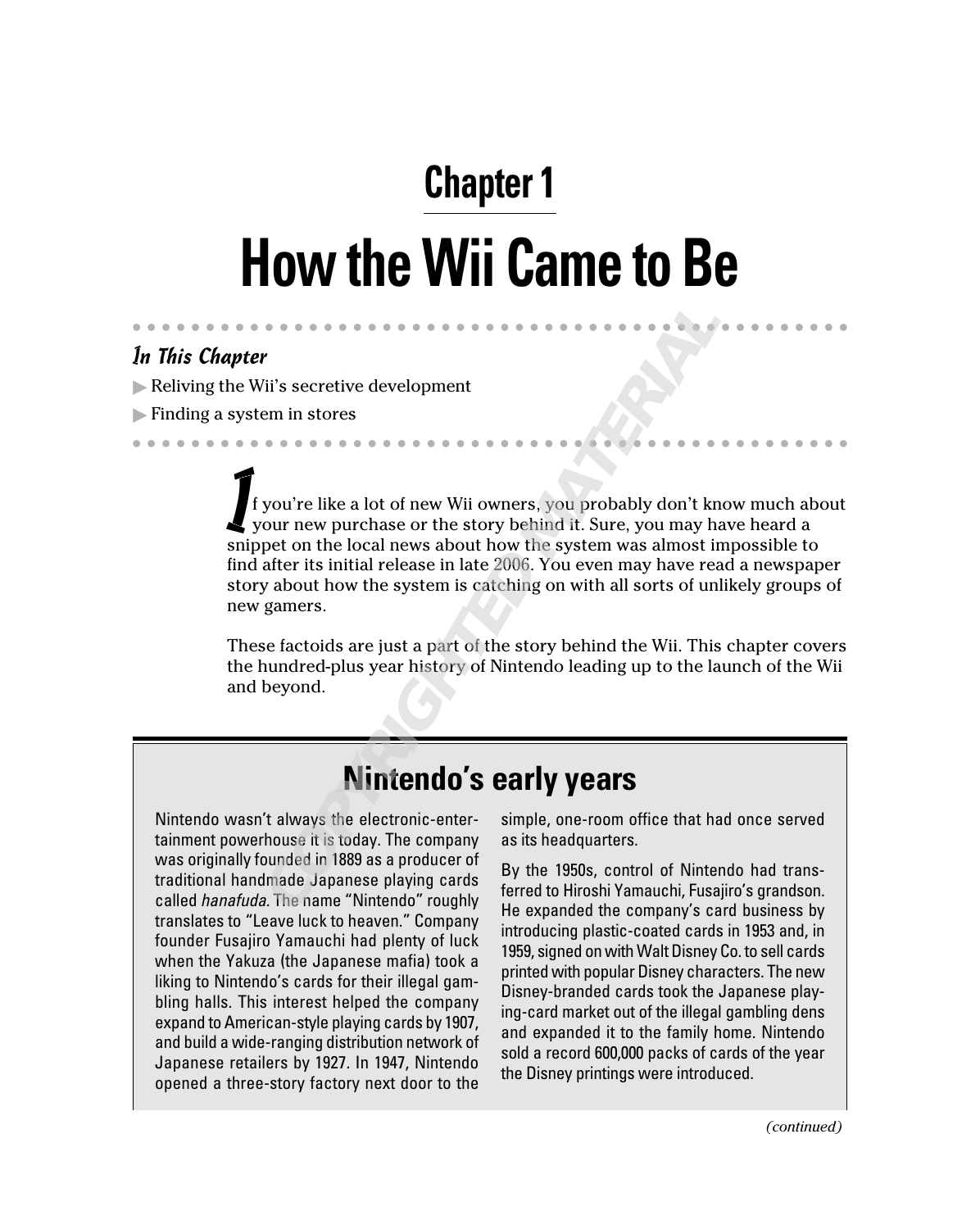### 10 **Part I: The Basics**

*(continued)*

Despite this continued success, Yamauchi wasn't satisfied managing a playing-card company. In the 1960s, Nintendo experimented with marketing and selling a variety of different products, eventually expanding into the toy business. Plastic toys like the Ultra Hand (an extendable grabber), the Ultra Machine (an indoor pingpong-ball-pitching machine), and the Ultra Scope (a toy periscope) were marketed heavily on TV, and sold through Nintendo's already established network of retailers.

Nintendo jumped to electronic toys in the early '70s with the Nintendo Beam Gun, a lightemitting rifle that activated small, light-sensitive cells which caused a set of plastic barrels to explode. Nintendo used this same essential technology to convert a series of abandoned bowling alleys into virtual skeet-shooting ranges. When these light-gun ranges fell out of style, Nintendo headed back to the home market, selling a licensed version of a Magnavox-made, Pongstyle game in Japan in 1977. Nintendo had finally entered the video-game business.

This chapter also gives you some advice on hunting down your very own Wii (or helping a friend hunt down a Wii, if you already own one).

I learned much of the history in the sidebars in this chapter from David Sheff's excellent book *Game Over: How Nintendo Zapped an American Industry, Captured Your Dollars and Enslaved Your Children* (published by Random House). Check it out for a much more thorough account of Nintendo's early history.

### Wii Development and Unveiling

Even while releasing the GameCube system in 2001, Nintendo was already beginning the planning for its follow-up system, then codenamed Revolution. From the outset, Nintendo wanted the Revolution to take the video game market in a new direction. Instead of trying to make a system with the most powerful technology or the most realistic graphics, Nintendo was going to attempt to change the fundamental way people played games. "The consensus was that power isn't everything for a console," said legendary Nintendo game designer Shigeru Miyamoto, the man behind *Donkey Kong* and *Super Mario Bros.,* in a 2007 interview with *BusinessWeek.* "Too many powerful consoles can't coexist. It's like having only ferocious dinosaurs. They might fight and hasten their own extinction."

Nintendo president Satoru Iwata confirmed this new direction for the company when he announced the existence of the Revolution project to the world at a 2004 press conference. "Today's consoles already offer fairly realistic expressions, so simply beefing up the graphics will not let most of us see a difference," he said. "The definition for a new machine must be different. I want you to know that Nintendo is working on our next system and that system will create a gaming revolution. Internal development is underway."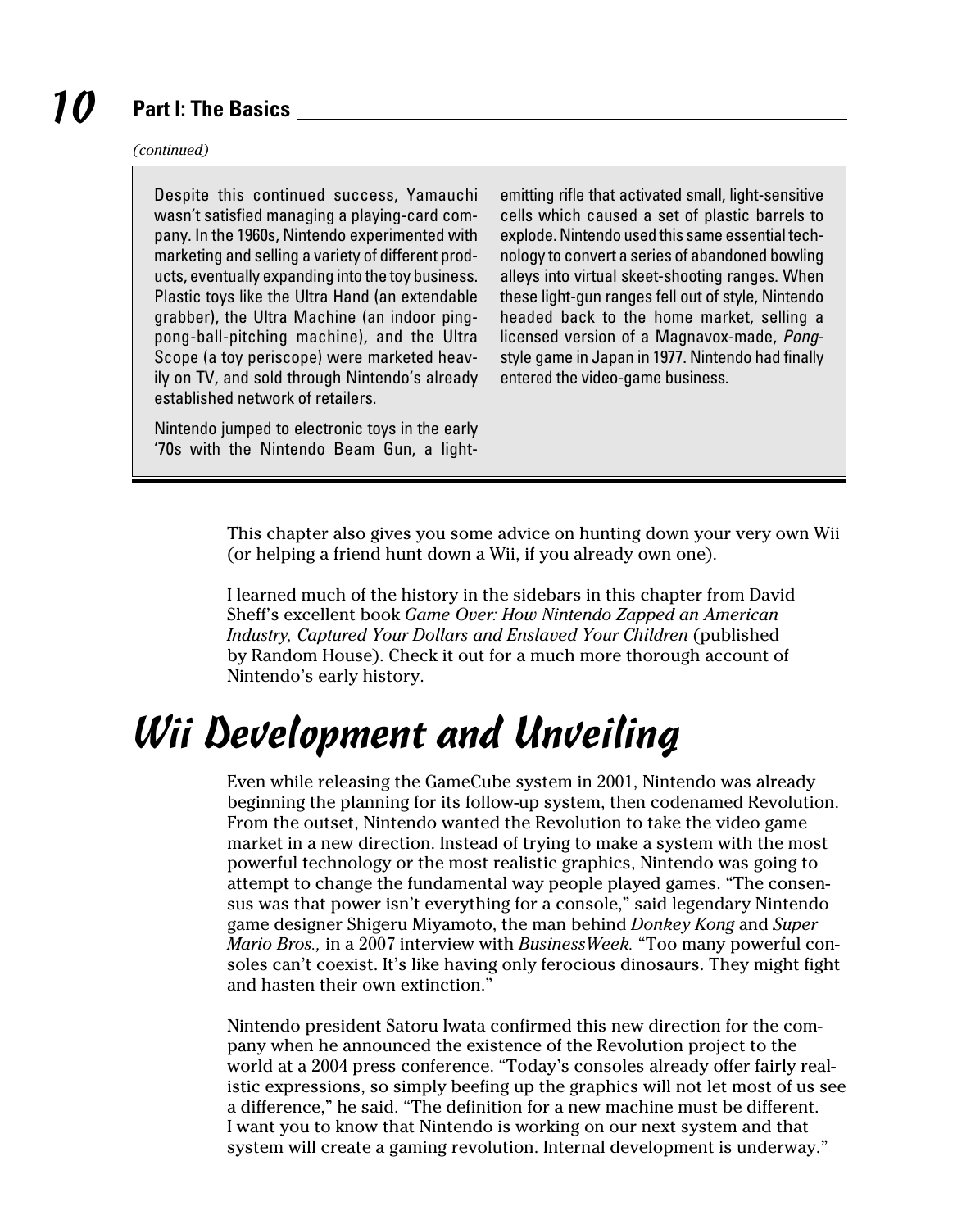### **The rise and fall of a video-game giant**

In 1981, Nintendo caught the crest of the huge arcade-gaming wave with Donkey Kong. The game was notable for its basic story (told through animated cut scenes), run-and-jump gameplay, and one of the first identifiable human characters in a game (who would eventually be known as Mario the plumber). The game sold hundreds of thousands of units to arcades in Japan and the United States. Nintendo had further success with a few follow-up arcade games, and with a popular line of miniature, handheld games known as Game and Watch.

This early success in the arcade game market was all a drop in the bucket, though, compared to the overwhelming reaction to Nintendo's Family Computer, or Famicom. First released in Japan in 1983, the home system became a hit thanks, in part, to Super Mario Bros., one of the first action games to feature a smooth-scrolling background. Nintendo brought the Famicom to the United States in 1985 as the Nintendo Entertainment System (NES). The American market was initially wary of the Japanese-made system, but the system slowly built up momentum and eventually took over 90 percent of the American video-game market, By the early '90s, there was a NES in nearly one in three American households. The name "Nintendo" was synonymous with "video games."

Nintendo followed up the phenomenal success of the NES with the even more phenomenal success of the Game Boy in 1989. One of the first portable systems to support interchangeable games stored on plastic cartridges, the Game

Boy fended off competition from more powerful portables thanks to a lower price, longer battery life, and exclusive rights to the addictive puzzle game Tetris. The Game Boy line sold over a hundred million units worldwide over the next two decades.

Nintendo's success on the home-gaming front was not as consistent. After achieving market dominance with the NES, Nintendo was slow to react when Sega's more powerful Genesis system started to find some success in the early '90s. By the time the new Super Nintendo Entertainment System was released, Sega had enough of a foothold to gain control of nearly half the home gaming market.

In the mid-90s, Nintendo's market position eroded further in the face of the Sony PlayStation, whose compact-disc-based games made similar games on the new Nintendo 64 system look like relics from long ago. By the dawn of the new millennium, Nintendo's GameCube and Microsoft's new Xbox system were fighting over the market scraps left behind by Sony's PlayStation 2, which was becoming nearly as dominant in the marketplace then as the NES had been almost 20 years prior. Two decades after the NES launched in America, "PlayStation" was now synonymous with "video games" to an entire generation of players. Nintendo needed something big to turn its market position around. That "something big" turned out to be the Wii.

Among avid gamers, rumors started flying about what, exactly, Nintendo had planned for its mysterious Revolution. Some speculated that the system would include a controller with a built-in touch screen, similar to the company's recently released Nintendo DS handheld. Others thought the controller might include a built-in microphone for voice-controlled gaming, or a modular design with specialized, snap-off sections. There were a few gamers who even envisioned fanciful concepts for three-dimensional virtual reality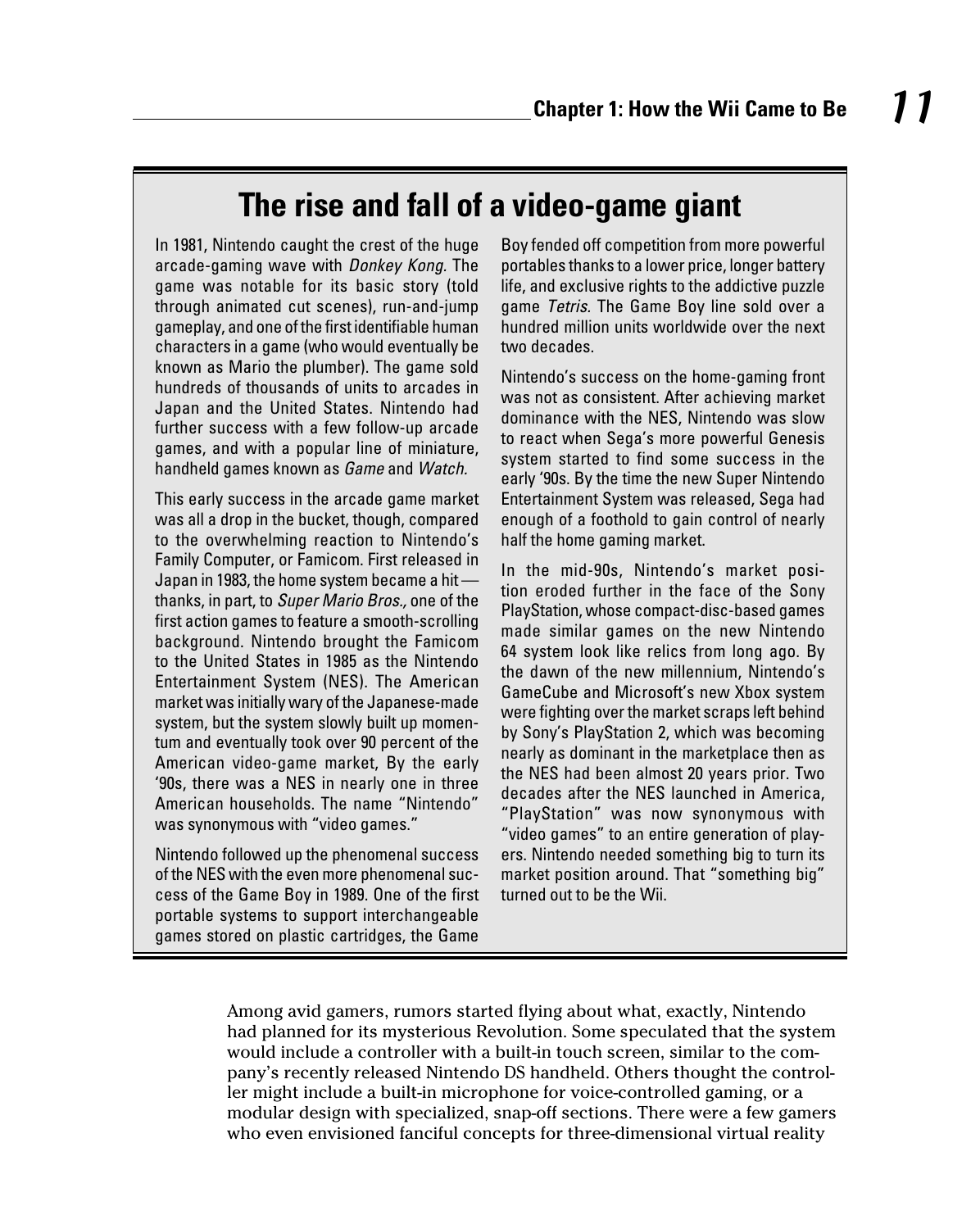#### 12 **Part I: The Basics**

helmets or projection systems that transformed the entire living room into a magical play space.

It wasn't until the Tokyo Game Show in September 2005 that Nintendo finally halted the speculation by revealing a prototype of its unique new remote controller. Selected members of the gaming press got to try out the controller on a series of specially designed demos that showed off the Remote's ability to sense the movement of the player's hand. Initial reactions among the press were cautiously optimistic. A writer at 1UP.com said the Remote initially made his arms and hands tired, "but once I sat down and relaxed, resting my hands on my legs as I would with a normal controller, everything clicked." A writer from gaming website IGN said it was "easy to imagine why Nintendo is so heavily invested in the idea. There is such great potential to do so many unique things."

This initial enthusiasm turned to confusion, though, when Nintendo revealed the final name for its new system in early May 2006. From then on, what had been known as Project Revolution would officially be known as the Wii. Nintendo explained the new name in a press release, saying in part that, "Wii sounds like 'we,' which emphasizes that the console is for everyone. Wii can easily be remembered by people around the world, no matter what language they speak. No confusion. No need to abbreviate. Just Wii."

The press wasn't so understanding. Journalists, developers and gamers around the world made fun of the system's name with less-than-wholesome homonyms. Some in the industry thought it was a joke, intended to get some free press from the marketing world. A few gamers even tried to boycott the name, continuing to call the system Revolution long after that name was officially dead. Over time, though, the initial shock seems to have worn off, and today most gamers can talk about their Nintendo Wii with a completely straight face.

By the end of May 2006, Nintendo was ready to let a wider audience of industry insiders try out the Wii for the first time at the Electronic Entertainment Expo, an annual game industry trade show. Crowds flocked to Nintendo's booth throughout the three-day event, snaking around the Los Angeles Convention Center and waiting up to four hours to get into the small demonstration area. The long wait was worth it, to be among the first gamers anywhere to try demos of games like *Wii Sports, Super Mario Galaxy,* and *The Legend of Zelda: Twilight Princess.*

On September 14, 2006, Nintendo finally revealed that the Wii would launch in the United States just two months later, on November 19, at a price of \$250. This put the system's launch just two days after that of Sony's PlayStation 3, the \$500-to-\$600 follow-up to the then-dominant PlayStation 2. Both new systems also had to contend with Microsoft's Xbox 360, which had launched to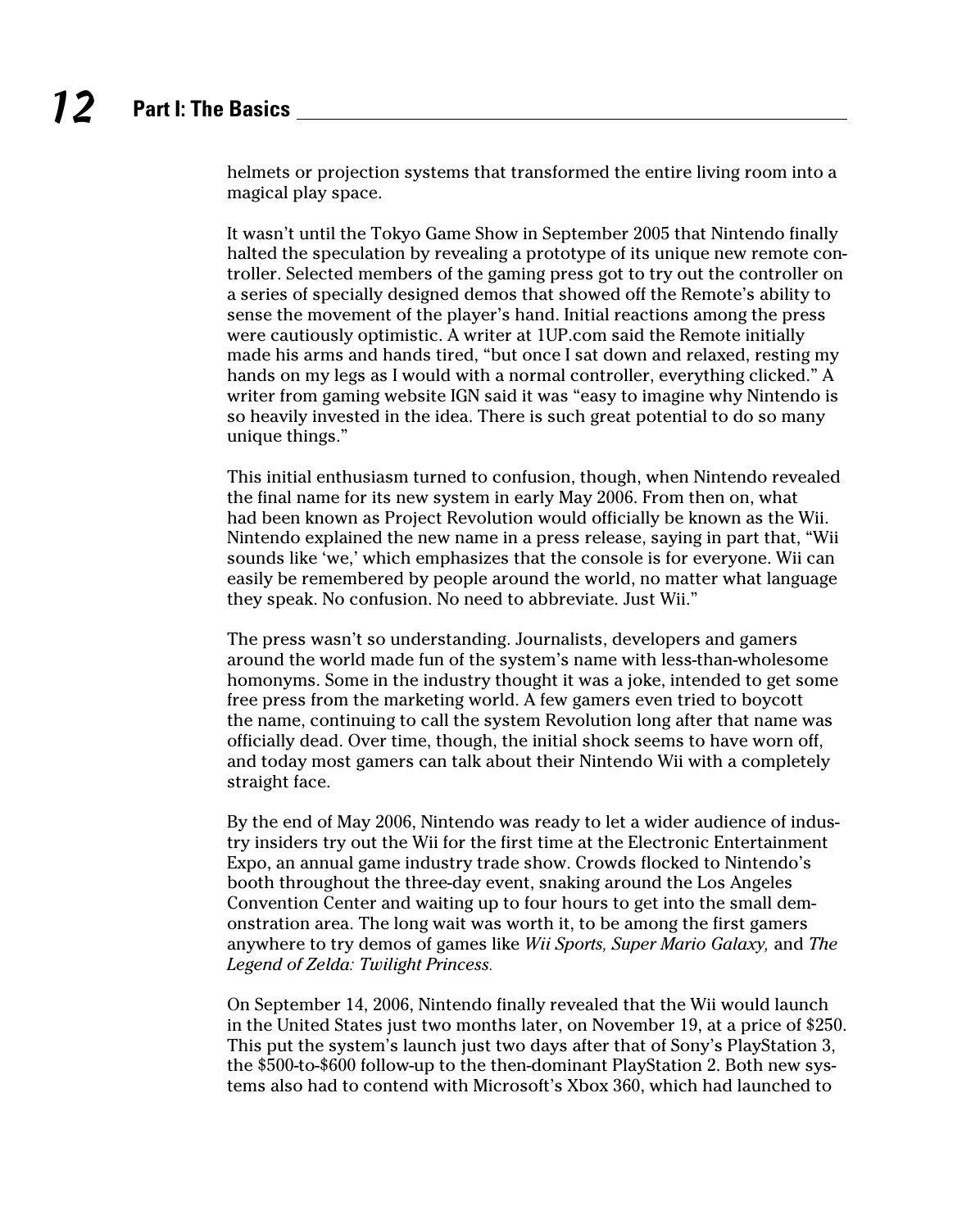great fanfare nearly a year before. The Wii was heavily outclassed in terms of processing power and the support of many prominent game developers.

When November 19 finally came around, eager Nintendo fans lined up outside their favorite gaming stores to be the first to own the long-awaited system. The entire stock was sold out within hours, and new shipments were hard to come by for the remainder of 2006 — meaning gamers who didn't plan ahead missed out on the holiday season. Early reviewers were generally impressed with the Wii's unique controller and its prospects of getting game players off the couch, but some were underwhelmed by the system's decidedly last-generation graphics and (initially) thin library of games. Some predicted the system would be a flash in the pan — a gimmicky impulse buy that would get a lot of attention initially before being relegated to the back of America's collective closet.

As the months went by, though, this proved not to be the case. While the Xbox 360 and PlayStation 3 eventually recovered from the holiday rush and became widely available at retailers nationwide, stocks of the Nintendo Wii remained sparse well into 2007. A combination of a lower price and a growing public fascination with the system's unique controller led to shortages across the country. Some suspected Nintendo of purposely creating a false shortage, but consumers were simply buying up everything Nintendo's revamped production line could produce — the system routinely outsold the competition month after month. The problem only got worse as the 2007 holiday season came around and the Wii was still hard to come by. To this day, potential Wii owners have to be a little bit lucky to find a Wii on the shelves (see the next section).

Game publishers that had been wary of Nintendo in years past flocked to the successful Wii, increasing the system's game library to over 200 games as of this writing. Nintendo continued development as well, releasing new games and Channels, as well as innovative new controllers such as the Balance Board that comes with *Wii Fit.* In early 2008, Nintendo surpassed the tenmillion-unit threshold in worldwide sales. In the summer of 2008, Nintendo overcame Microsoft's year-long head start to become the best-selling system in North America. Upcoming peripherals like Wii MotionPlus and games like *Wii Music* seem set to continue Nintendo's now successful video game revolution.

## Finding a Wii

If you're reading this book, you probably already have a Wii. Even so, you may have a friend, or a neighbor, or a jealous cousin who just can't seem to find the system in his or her local store. Take pity on your fellow gamers by